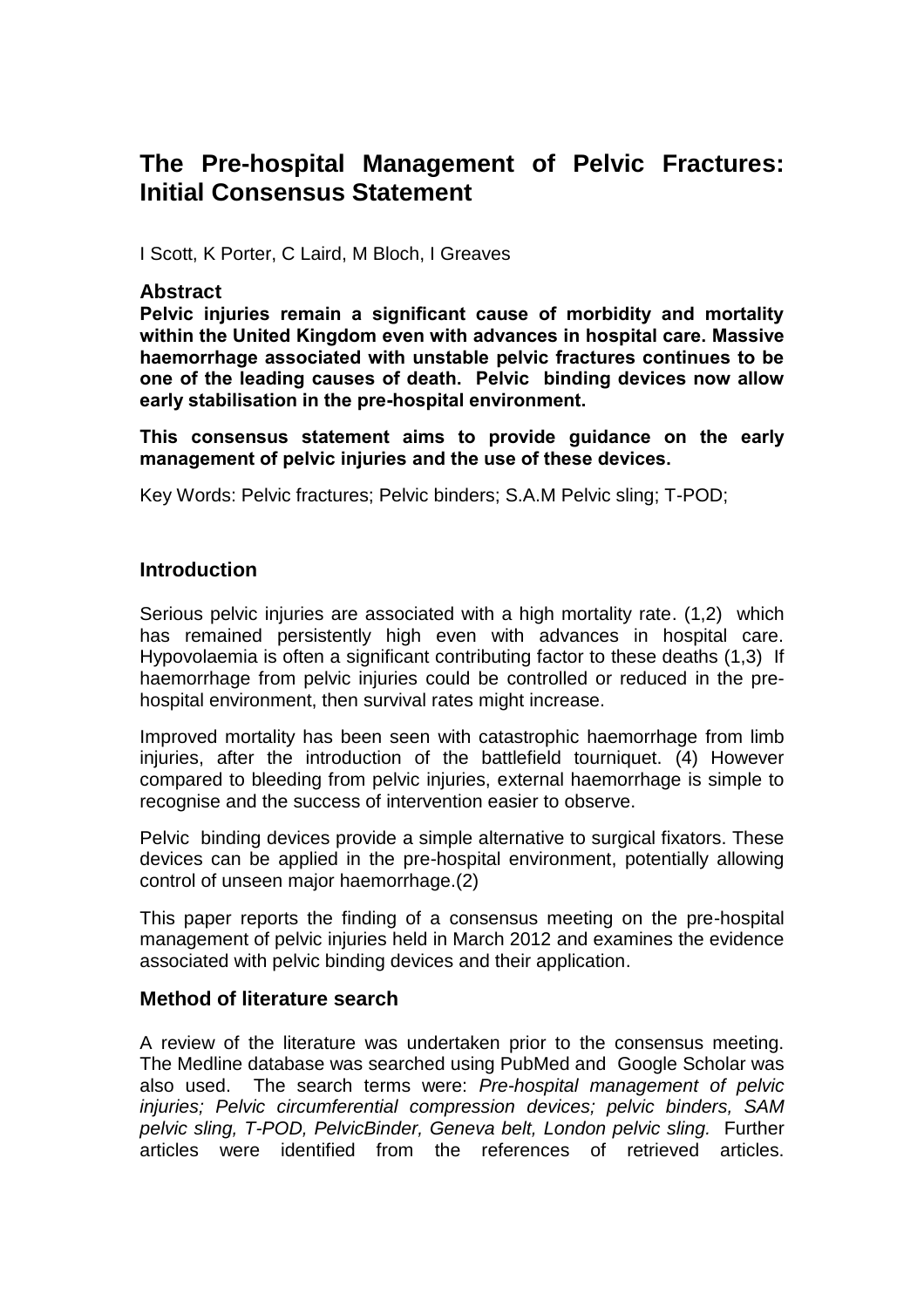Manufacturers' websites were reviewed for further information regarding specific products.

#### *Consensus Outcomes:*

#### 1.A Pelvic Binder is a treatment intervention and should be applied early

The initial management of any patient with a suspected pelvic injury must include the usual safety precautions. During scene assessment visual clues to the mechanism of injury will help determine the likelihood of a pelvic injury.

The primary survey should deal with external catastrophic haemorrhage then any significant airway and/or breathing issues prior to circulatory assessment. If the patient is haemodynamically compromised with a significant mechanism suggestive of a pelvic injury, a pelvic binder should be applied.

Applying a pelvic binder early provides stability and allows clot formation. This may prevent ongoing haemorrhage and the often-lethal trauma induced coagulopathy.

The consensus group emphasised that the pelvic binder is a treatment intervention rather than a packaging device and if the device is thought of as a haemorrhage control device this should promote early application.

2. A select group of patients may not need a binder applied

Pre-hospital diagnosis of a pelvic fracture can be extremely difficult. (3) There is no obvious external bleeding and deformities can be difficult to detect. *Grant 1990* found that 'springing the pelvis' had a poor sensitivity (59%) and specificity (71%).(5) There is also concern that compressing the pelvis can cause further haemorrhage and as a result this technique is no longer recommended. (3,5)

Significant pelvic trauma can be excluded in a small group of patients preventing the unnecessary use of pelvic binders.

These patients must be haemodynamically stable with a normal Glasgow coma scale. (6,7) The following flow diagram is an illustration of how patients can be stratified according to the risk of pelvic injury.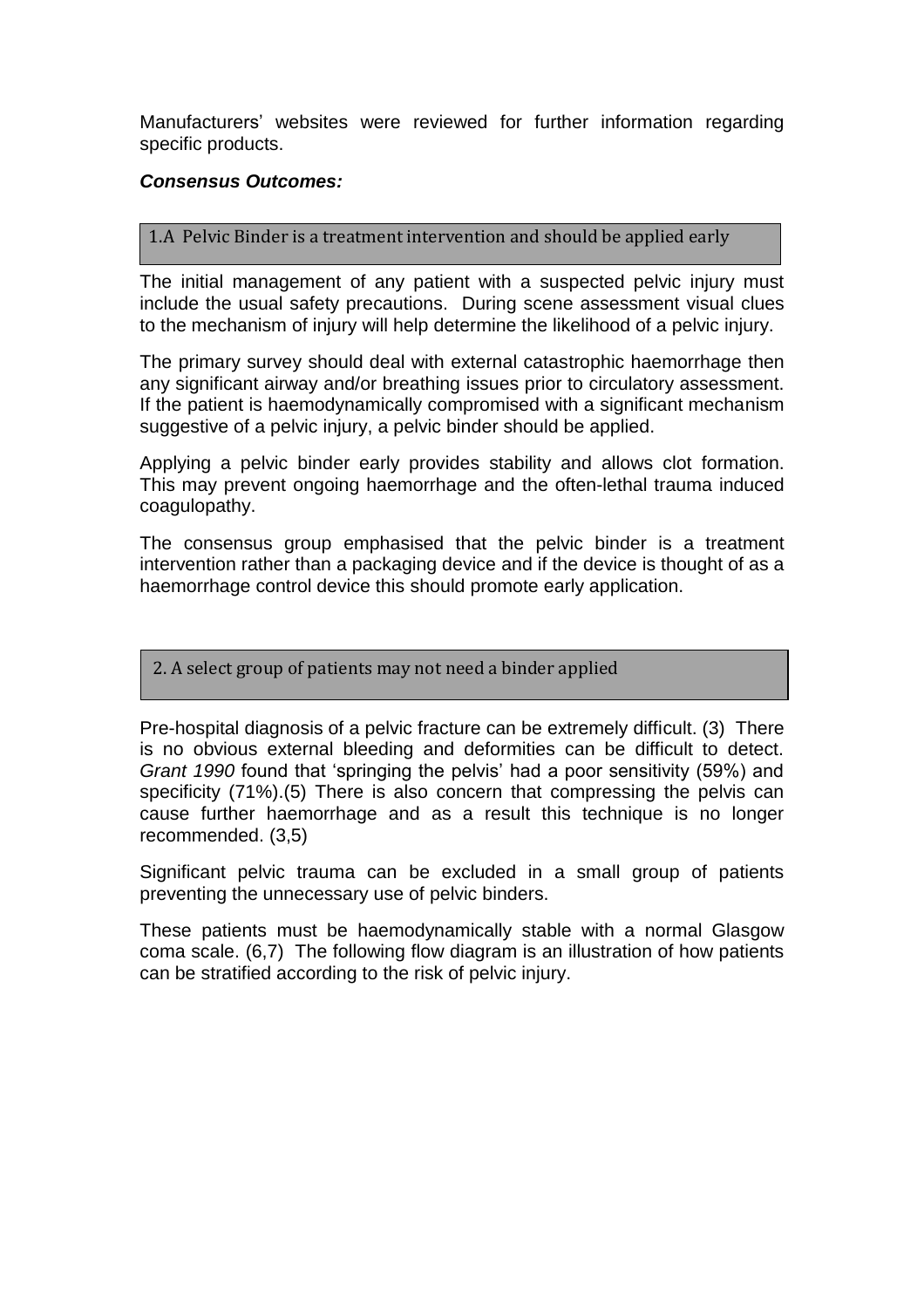

3 No one pelvic binder device can currently be recommended over another.

The ideal pelvic binder should: stabilise the pelvis in order to reduce haemorrhage and pain. It should be easy to apply, not cause further harm and allow radiological and surgical intervention without need for removal. In addition it should not be too expensive to purchase or maintain.

A number of pelvic binding devices currently exist. There is limited evidence regarding their use in the pre-hospital environment. Cadaver and some clinical evidence suggests that pelvic stabilisation can be achieved with these devices. (8-10). A number of case series and reports suggest an improvement in haemodynamic stability and a reduction in blood transfusions after a pelvic binder has been applied. (11-13)

Currently there is insufficient evidence to support one device over another. The two devices with the strongest evidence base are the SAM pelvic sling and T-POD devices.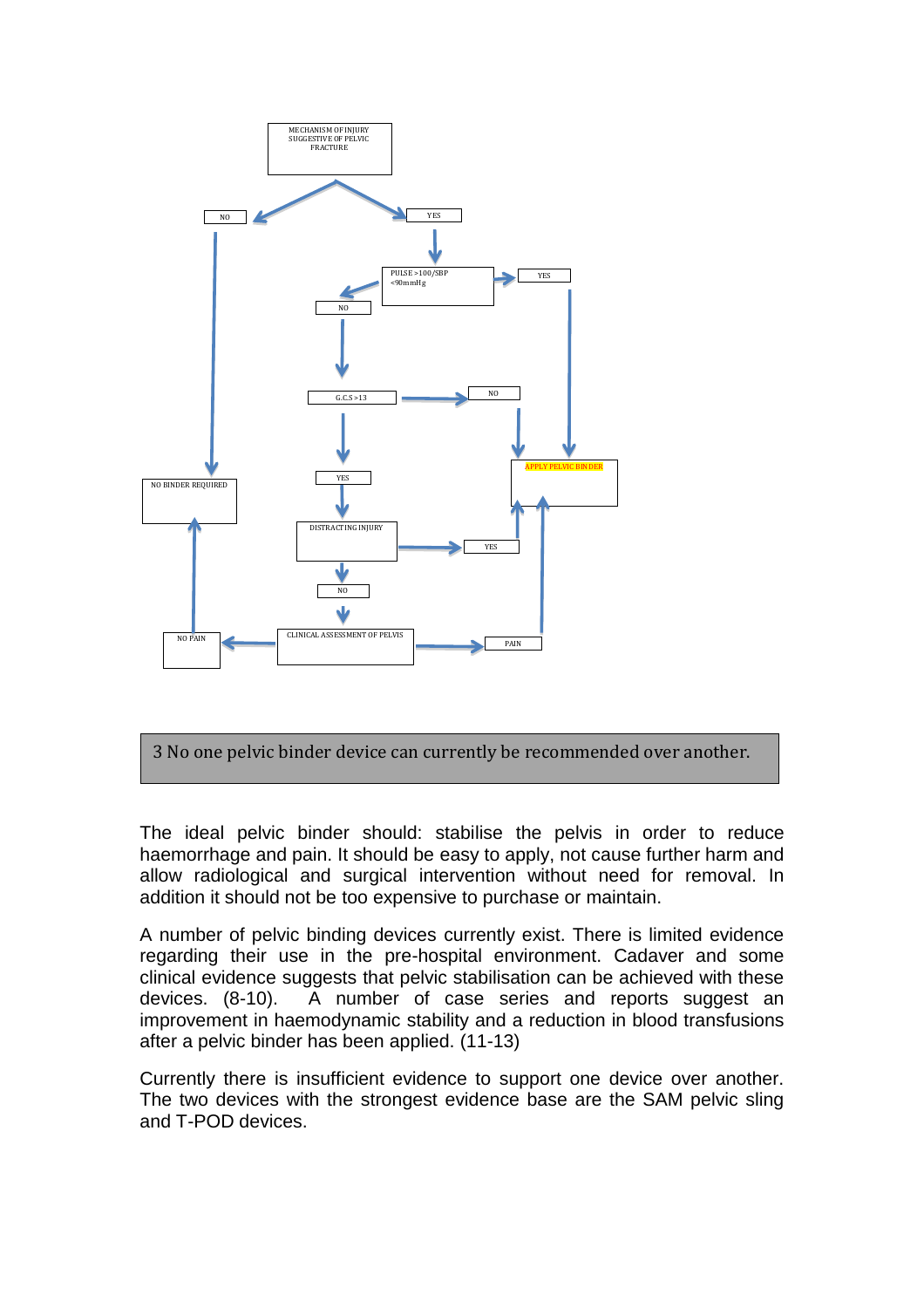Manufacturers of new devices should provide evidence that their device provides a similar level of stabilisation to these in cadaver models at least prior to them being made available for clinical use.

4. Adequate training must be provided to avoid misplacement of devices.

There is evidence that misplacement of pelvic binders can reduce the degree of fracture reduction. (10) It is important that pre-hospital providers are trained appropriately to optimise correct placement.(10)

While there is evidence that these devices are often incorrectly placed, this was felt to be a training issue rather than an inherent design fault. Prehospital providers must ensure that their members/employees are appropriately trained with clinical governance structures in place to provided constructive feedback.

5. Associated femoral fractures should also be reduced.

Significant pelvic fractures require large energy transfers and are often associated with other lower limb bony injuries. There is no evidence that pelvic binders are harmful when applied to patients with proximal femur or acetabular fracture.(2)

### *Consensus View*

Patients that also have clinically obvious femoral fractures should have these stabilised. If the patient is significantly haemodynamically compromised then in this scenario to prevent unnecessary delay, consideration to pulling the legs out to length (with appropriate analgesia as needed), apply a pelvic binder and then binding the legs together at the knees and figure of 8 around the ankles and feet should be made. If applying any traction causes increased pain or further haemodynamic instability then the legs should be strapped together in the position found.

If the patient is haemodynamically stable and there is a low probability of significant pelvic injury or if it is felt that a patient does require a traction splint, for example a patient with an isolated femur fracture, bilateral femur fracture or a patient with severe displaced fracture of a long-bone and possible prolonged transfer time then the clinician could consider the application of traction splint but care must be taken in this approach as counter traction is applied to the pelvis and this could cause further injury. The manufacturers of traction splints do not recommend their use with pelvic fractures however, consideration for a device such as the Kendrick Traction Device (KTD) which allows you to work around the problem of hip and groin trauma and may also be applied more rapidly than older devices whilst still allowing reasonable ease of extrication and packaging.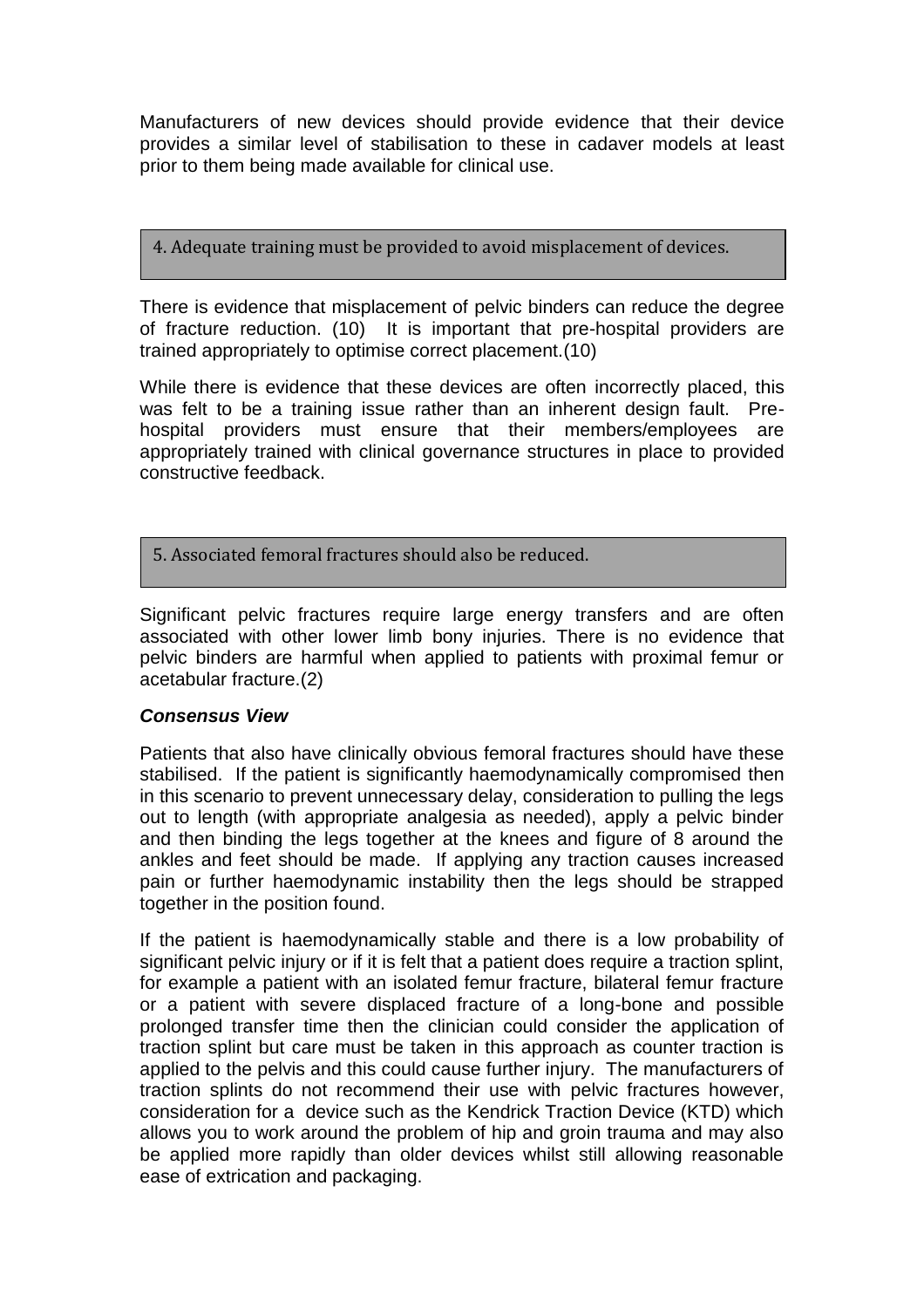### 6. Patients should not be log rolled or transported on a spinal board

There is evidence that logrolling patients with significant pelvic fractures can cause clot disruption and further haemodynamic compromise.(3) Patient handling must therefore be approached with care in these patients. Logrolling only has a place in turning a patient onto their back to allow access to their airway. There is no place for routine logrolling in blunt trauma victims. Patients should be moved with the aid of a scoop stretcher. No patient should be logrolled onto or off a spinal board with a pelvic injury.

7. The use of pelvic binders is associated with the risk of low pressure necrosis

There is evidence that with a pelvic binder in place, tissue under the binder is at risk of pressure necrosis. (14-16). There are a few case reports in the literature of this complication. (17) A study in healthy volunteers demonstrates that the pressure exerted by some of these devices is close to or even over the level for tissue perfusion. (16) In patients with a low blood pressure this is likely to be even more exaggerated. This problem is compounded if the patient is also on a spinal board.(16)

Using a device that controls the pressure exerted, such as the SAM pelvic sling, might help prevent pressure necrosis but there is limited clinical evidence to support this recommendation. Providers must be aware of this problem and avoid transporting these patients on spinal boards.

8. The pelvic binder should be placed next to skin.

There is limited information regarding this in the literature. Most of the studies have been performed in accident and emergency departments where clothes were removed. Studies examining the effect of pressure exerted by these devices have been undertaken with only thin undergarments on. There is no evidence that placement over clothes provides the same degree of stabilisation or risk of pressure damage. Ideally pelvic binders should be placed either directly to skin or just over thin underwear. Placement next to skin may allow more accurate positioning of these devices, it will also help prevent the pelvic binder device being removed on arrival at hospital.

In certain scenarios it may be appropriate to place the binder over clothes and the fear of undressing someone should not prevent the use of these devices.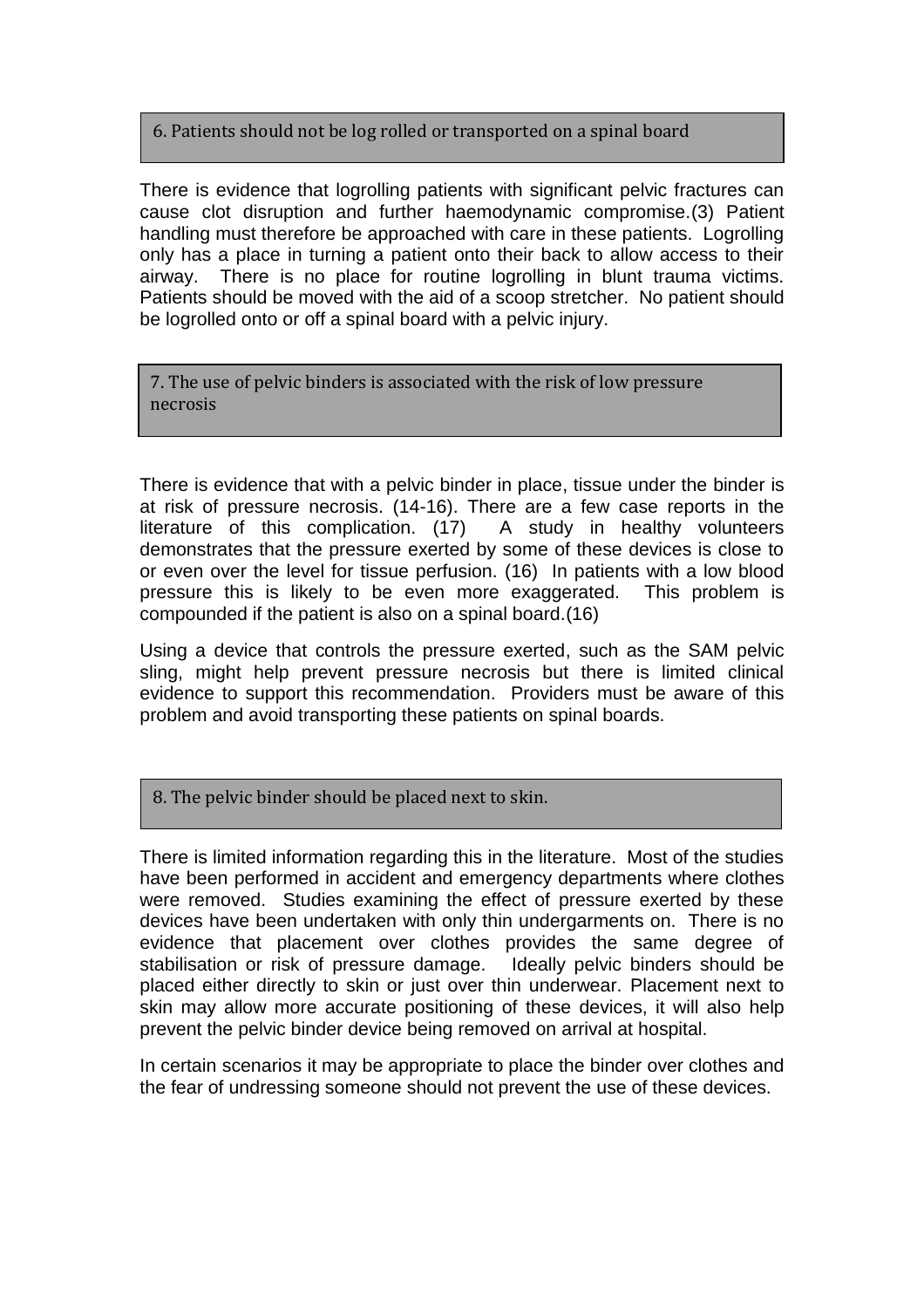### 9. A pelvic binder should be applied prior to extrication.

There is no evidence in literature to help guide a recommendation. If early placement controls haemorrhage and movement of an unstable fracture can disrupt clot formation, it would seem logical that placement occurs prior to extrication where possible. This area requires further investigation to find the optimal method for placement of binder. A pragmatic approach is also required as there are likely to be scenarios when place is not practical prior to extrication.

#### *Conclusion*

The consensus statement aims to challenge the view that a pelvic binder is a packaging device. It should be thought of as a treatment option for major haemorrhage.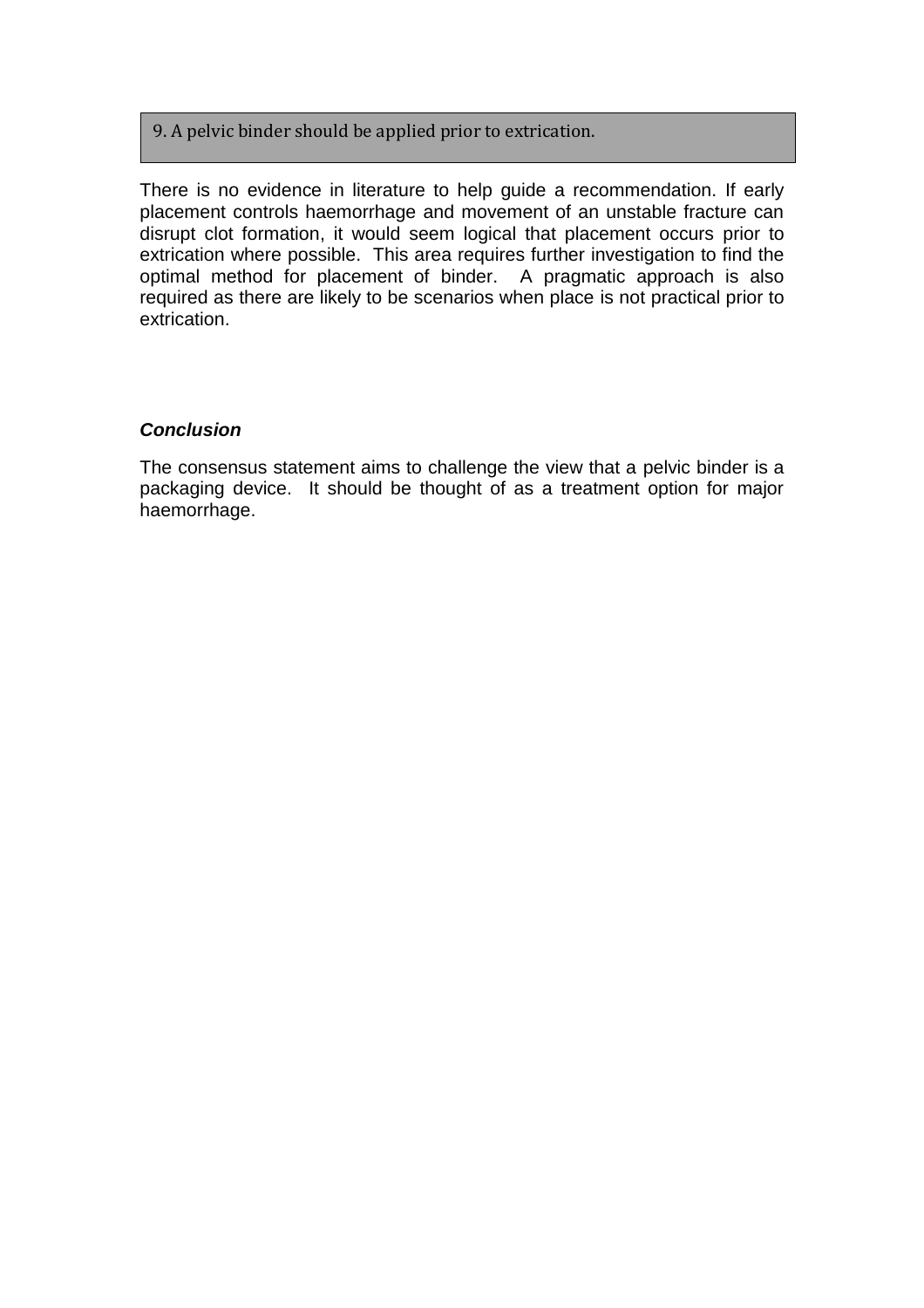## **References**

- (1) Papakostidis C, Giannoudis PV. Pelvic ring injuries with haemodynamic instability: efficacy of pelvic packing, a systematic review. Injury 2009 Nov;40 Suppl 4:S53-61.
- (2) Chesser TJ, Cross AM, Ward AJ. The use of pelvic binders in the emergent management of potential pelvic trauma. Injury 2012 Jun;43(6):667-669.
- (3) Lee C, Porter K. The prehospital management of pelvic fractures. Emerg Med J 2007 Feb;24(2):130-133.
- (4) D'Alleyrand JC, Dutton RP, Pollak AN. Extrapolation of battlefield resuscitative care to the civilian setting. J Surg Orthop Adv 2010 Spring;19(1):62-69.
- (5) Grant PT. The diagnosis of pelvic fractures by 'springing'. Arch Emerg Med 1990 Sep;7(3):178-182.
- (6) den Boer TA, Geurts M, van Hulsteijn LT, Mubarak A, Slingerland J, Zwart B, et al. The value of clinical examination in diagnosing pelvic fractures in blunt trauma patients: a brief review. Eur J Trauma Emerg Surg 2011 Aug;37(4):373-377.
- (7) Sauerland S, Bouillon B, Rixen D, Raum MR, Koy T, Neugebauer EA. The reliability of clinical examination in detecting pelvic fractures in blunt trauma patients: a meta-analysis. Arch Orthop Trauma Surg 2004 Mar;124(2):123-128.
- (8) Bottlang M, Krieg JC, Mohr M, Simpson TS, Madey SM. Emergent management of pelvic ring fractures with use of circumferential compression. J Bone Joint Surg Am 2002;84-A Suppl 2:43-47.
- (9) Bottlang M, Simpson T, Sigg J, Krieg JC, Madey SM, Long WB. Noninvasive reduction of open-book pelvic fractures by circumferential compression. J Orthop Trauma 2002 Jul;16(6):367-373.
- (10) Bonner TJ, Eardley WG, Newell N, Masouros S, Matthews JJ, Gibb I, et al. Accurate placement of a pelvic binder improves reduction of unstable fractures of the pelvic ring. J Bone Joint Surg Br 2011 Nov;93(11):1524-1528.
- (11) Simpson T, Krieg JC, Heuer F, Bottlang M. Stabilization of pelvic ring disruptions with a circumferential sheet. J Trauma 2002 Jan;52(1):158- 161.
- (12) Tan EC, van Stigt SF, van Vugt AB. Effect of a new pelvic stabilizer (T-POD(R)) on reduction of pelvic volume and haemodynamic stability in unstable pelvic fractures. Injury 2010 Dec;41(12):1239-1243.
- (13) Warme WJ, Todd MS. The circumferential antishock sheet. Mil Med 2002 May;167(5):438-441.
- (14) Jowett AJ, Bowyer GW. Pressure characteristics of pelvic binders. Injury 2007 Jan;38(1):118-121.
- (15) Knops SP, van Riel MP, Goossens RH, van Lieshout EM, Patka P, Schipper IB. Measurements of the exerted pressure by pelvic circumferential compression devices. Open Orthop J 2010 Feb 17;4:101-106.
- (16) Knops SP, Van Lieshout EM, Spanjersberg WR, Patka P, Schipper IB. Randomised clinical trial comparing pressure characteristics of pelvic